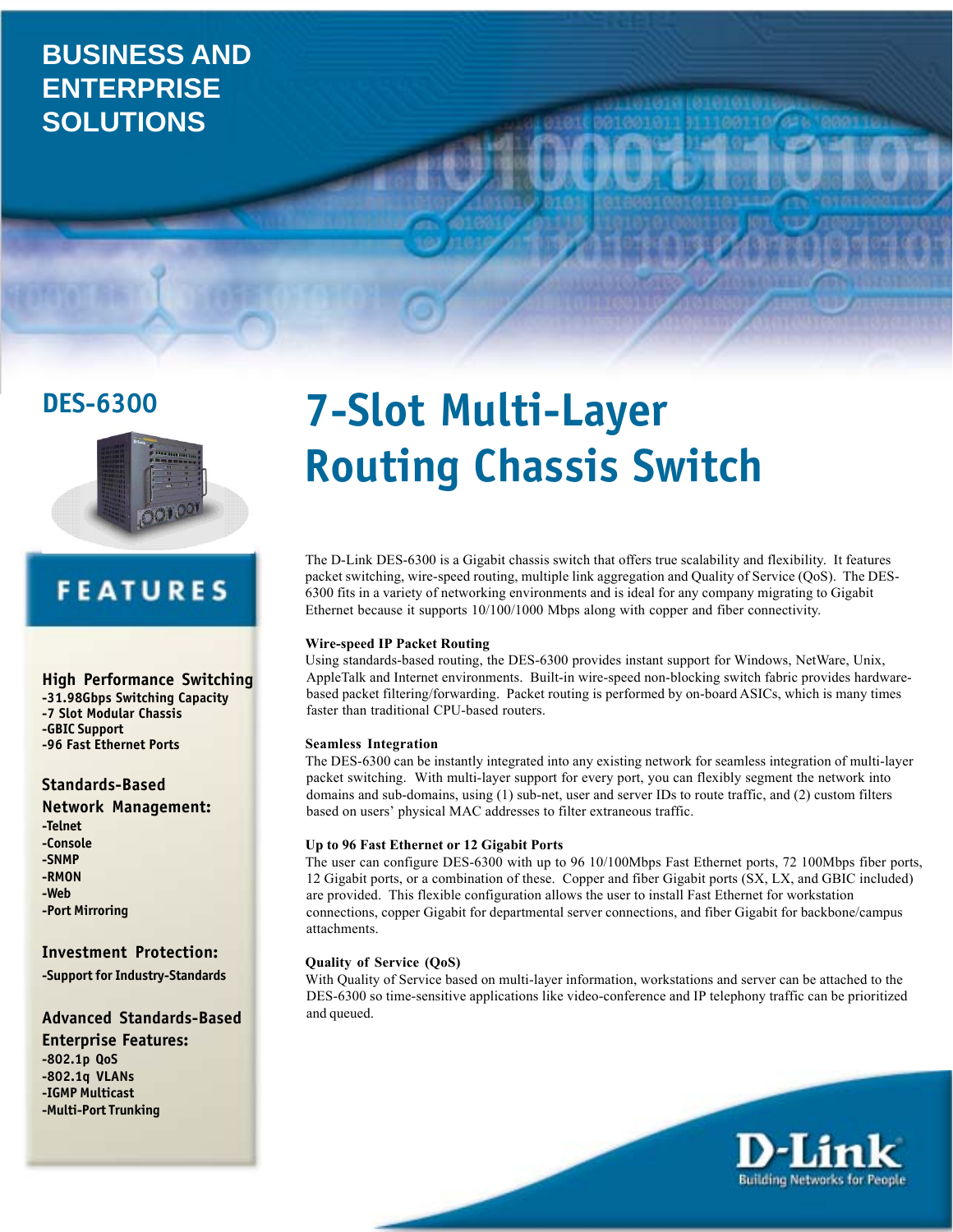

### **General Specifications**

**Topology** Star

**Protocol** CSMA/CD

### **Hardware Specifications**

### **Chassis**

Number of slot: 7 Number of user-configurable slots: 6 2 redundant power supply bays Backplane switch fabric bandwidth: 32Gbps

### **DES-6302 Management Module**

Flash memory firmware (upgradable) CPU DB-9 RS-232 console port LED report: CPU status, power Power alarm ON/OFF

### **DES-6303 10/100Mbps Copper Port Module**

IEEE 802.3 10BASE-T/802.3u 100BASE-TX standards 16 auto-sensing 10/100Mbps ports Full/half duplex support with ANSI/IEEE 802.3 Nway autonegotiation IEEE 802.3x Flow Control in full-duplex, back pressure in half-duplex MDI-II/MDI-X auto-sensing for all twisted-pair ports Auto-correction of twisted-pair Rx reverse polarity 10BASE-T cables: UTP Cat. 4, 5 (100 m max) EIA/TIA-568 150-ohm screened twisted-pair (STP )(100 m max.) 100BASE-TX cables: UTP Cat. 5 (100 m max.) EIA/TIA-568B 150-ohm screened twisted-pair (STP) (100 m max.) LED report (per port): 10/100Mbps speed Link/Act **DES-6304 Fast Ethernet Fiber Port Module** IEEE 802.3u 100BASE-FX standard

12 100Mbps fiber ports (MT-RJ connectors) Full duplex support IEEE 802.3x Flow Control Cable: 50, 62.5/125 micron multi-mode fiber (2 km max.) LED report (per port) Link/Act

### **Data Transfer Rates**

Ethernet: 10Mbps (half duplex) 20Mbps (full duplex Fast Ethernet: 100Mbps (half duplex) 200Mbps (full duplex) Gigabit Ethernet: 2000Mbps (full duplex)

### **DES-6305 Fast Ethernet Fiber Port Module**

IEEE 802.3u 100BASE-FX standard 8 100Mbps fiber ports (SC connectors) Full duplex support IEEE 802.3x Flow Control Cable: 50, 62.5/125 micron multi-mode fiber (2 km max.) LED report (per port) Link/Act

### **DES-6306 Gigabit Fiber Port Module**

IEEE 802.3u 1000BASE-SX standard 2 Gigabit fiber ports (SC connectors) Full duplex support IEEE 802.3x Flow Control Cable: 50/125 micron multi-mode fiber (525 m max.), 62.5/125 micron multi-mode fiber (275 m max.) LED report (per port): Link/Act

### **DES-6307 Gigabit Fiber Port Module**

IEEE 802.3z 1000BASE-LX standard 2 Gigabit fiber ports (SC connectors) Full duplex support IEEE 802.3x Flow Control Cable: Single-mode fiber (30 km max.), LED report (per port): Link/Act

### **DES-6308 Gigabit Copper Port Module**

IEEE 802.3 10BASE-T/802.3u 100BASE-TX/IEEE 802.3ab 1000BASE-T standards 2 auto-sensing 10/100/1000Mbps ports Full/half duplex support with ANSI/IEEE 802.3 Nway autonegotiation IEEE 802.3x Flow Control in full-duplex, back pressure in halfduplex 10BASE-T/100BASE-TX (full/half duplex) 1000BASE-T (full duplex) MDI-II/MDI-X auto-sensing for all twisted-pair ports

### **DES-6300**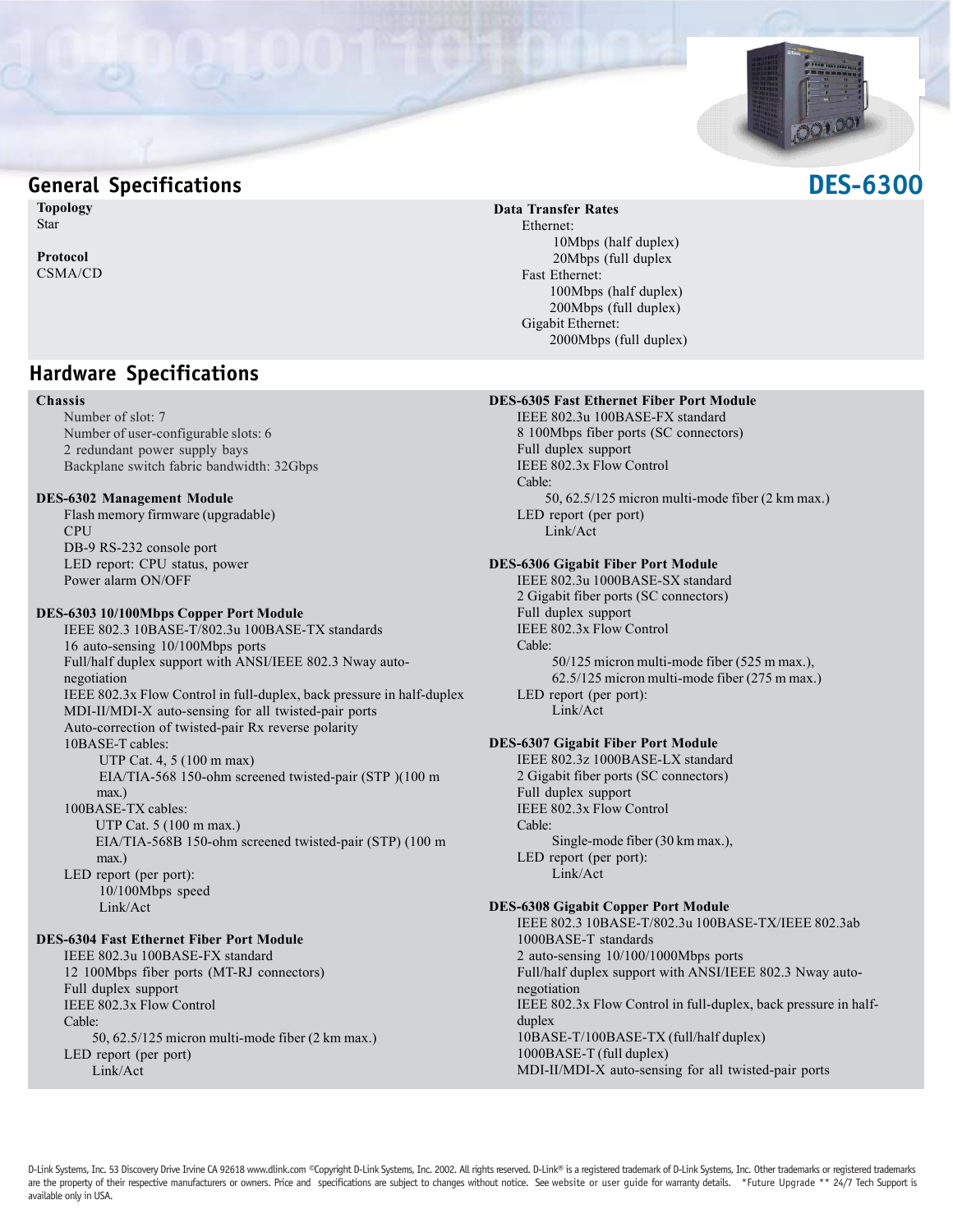

Auto-correction of twisted-pair Rx reverse polarity 10BASE-T cables: UTP Cat. 4, 5 (100 m max) EIA/TIA-568 150-ohm screened twisted-pair (STP) (100 m max.) 100BASE-TX/1000BASE-T cables: UTP Cat. 5/Cat. 5e (100 m max.) EIA/TIA-568B 150-ohm screened twisted-pair (STP) (100 m max.) LED report (per port): 100/1000Mbps speed Link/Act

### **DES-6309 GBIC Module**

IEEE 802.3z standard 2 GBIC ports for installation of 1000BASE-SX and 1000BASE-LX PHY module Full duplex support IEEE 802.3x Flow Control Cable: Single-mode fiber (30 km max.), LED report (per port): Link/Act

### **Redundant Power Supplies (DES-6310)**

Universal internal dual power supplies (1 provided, 1 optional) Current sharing design Redundant backup for continuous operation Hot-swappable capability allows change of the power supply without turning OFF power Power management function enabled (power alarm ON/OFF) Revolving handles for easy removal Ventilation: 60 x 60 mm DC fans x 2 (per power supply)

### **Physical & Environmental**

Power Input 90 - 264 VAC, 47 – 63 Hz (per power supply) Power Output 3.3V; 80A max (per power supply) 12V; 2A max (per power supply)

### **Software Specifications**

**VLAN (Layer 2)** IEEE 802.1Q VLAN Tagging Port-based VLANs: 4K per port VLAN GARP/GVRP

### **Spanning Tree (Layer 2)**

Standards:

IEEE 802.1D Bridging STP (Spanning Tree Protocol) IEEE 802.1w Rapid Spanning Tree – Spanning Tree per VLAN Root Avoidance (ability to block the switch from becoming STP Root) 802.1w Rapid Spanning Tree (edge port support) 802.1s Multiple Spanning Tree Groups (proprietary)

Ventilation 80 x 80 mm DC fans x 4 (built into chassis)

Chassis Dimensions 440 (W) x 294 (D) x 356 (H) mm (excluding rubber feet) (17.32 x 11.57 x 14.01 inches) Standard 19-inch rack-mount width, 8 U height

Chassis Weight 16.5 kg (36.47 lb.) (includes DES-6301, DES-6302 and 1 DES-6310)

Operating Temperature  $0^{\circ} - 50^{\circ}$ C (32° –122°F)

Storage Temperature  $-25^{\circ} - 55^{\circ}$ C ( $-13^{\circ} - 131^{\circ}$ F)

Humidity 5% - 95% non-condensing

EMI Certification FCC Class A VCCI Class A CE Class A C-Tick Class A

Safety Certification UL/CUL **TUV** 

**IP Routing (Layer 3)**

IP forwarding enable/disable IP Proxy ARP IP Fragmentation support IP v4 support IP multi-netting Path MTU discovery VRRP support Routing protocols: RIP-1 RIP-2 OSPF v.2

D-Link Systems, Inc. 53 Discovery Drive Irvine CA 92618 www.dlink.com ©Copyright D-Link Systems, Inc. 2002. All rights reserved. D-Link® is a registered trademark of D-Link Systems, Inc. Other trademarks or registered trad are the property of their respective manufacturers or owners. Price and specifications are subject to changes without notice. See website or user guide for warranty details. \*Future Upgrade \*\* 24/7 Tech Support is available only in USA.